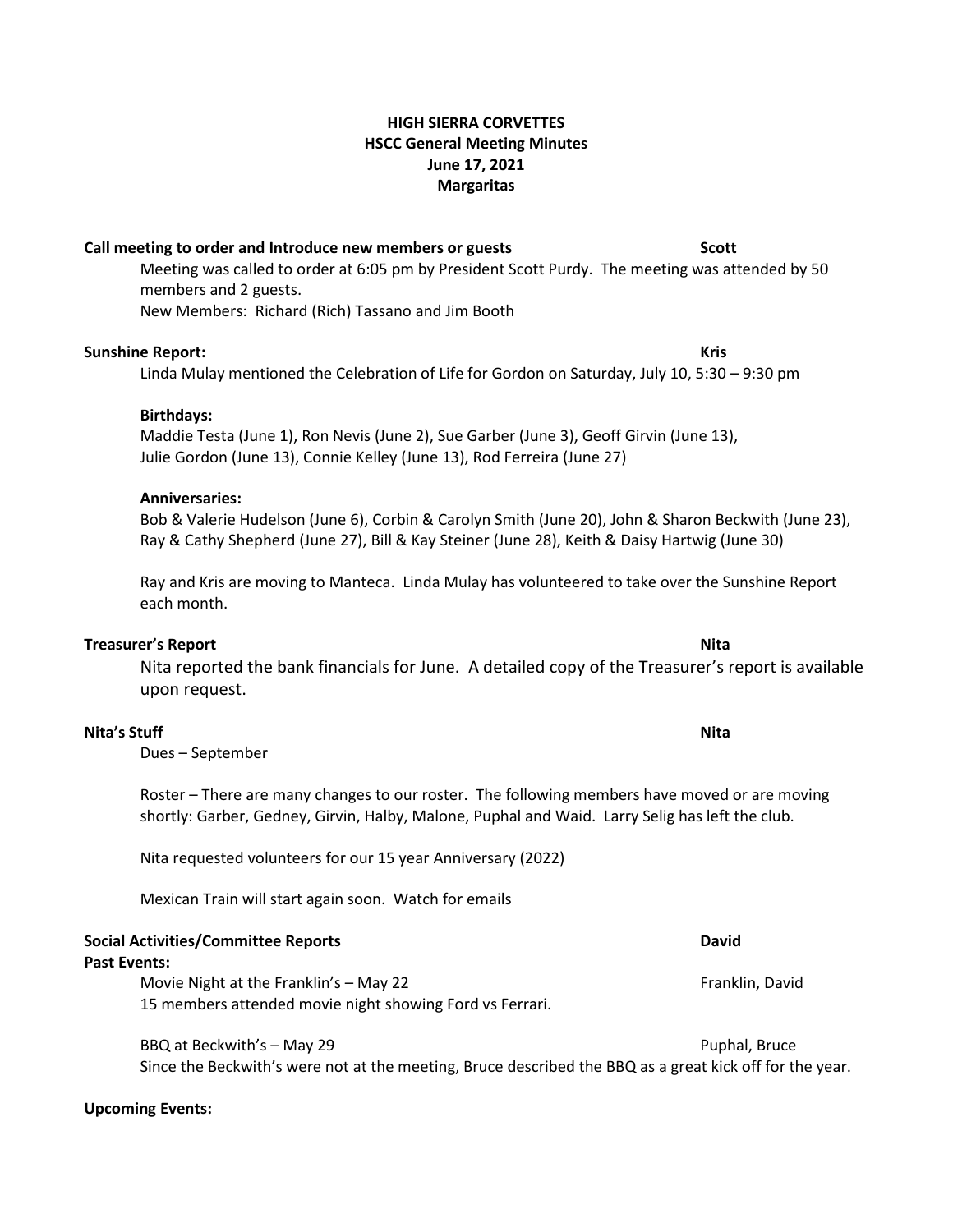| Parade - July 4<br>Anthony stated that he has 10 cars signed up so far for the parade. The parade will start at 9:00 am. All<br>cars will assemble around 8:30am. Anthony will send an email prior to the parade with specifics. All will<br>meet at a restaurant following the parade.                                                                           | Halby, Anthony            |  |
|-------------------------------------------------------------------------------------------------------------------------------------------------------------------------------------------------------------------------------------------------------------------------------------------------------------------------------------------------------------------|---------------------------|--|
| Bonnie Reifel will send an email to all members if Lake Wildwood plans to provide fireworks this year. If<br>yes, members are invited to go to their home for the fireworks viewing. Watch for an email.                                                                                                                                                          |                           |  |
| <b>August Event</b><br>David stated we need a lead for an event in August. If anyone is interested, present the email to the<br>board for a Dash n Dine or Corvette run.                                                                                                                                                                                          | <b>TBD</b>                |  |
| (Hot August Nights, Reno - August 3 to August 8)                                                                                                                                                                                                                                                                                                                  | $\ast$                    |  |
| Club Picnic - September 25<br>The club picnic is planned for September 25 from 3:30pm. Tri-tip will be provided. Members sign up to<br>bring a dish. The sign-up sheet will be distributed among members at our July meeting.                                                                                                                                     | Shepherd, Ray/Cathy       |  |
| Mendocino Trip - October 17 to October 20<br>David provided flyers for the Mendocino trip and explained additional information will follow via email.                                                                                                                                                                                                             | <b>Franklin and Nevis</b> |  |
| Holiday Party 2021 - December 18<br>Chris requested volunteers for the holiday party.                                                                                                                                                                                                                                                                             | Megenity, Chris           |  |
| <b>Racing Committee Report</b><br>If you are interested in learning about the different racing groups and their schedules, check these websites out:<br>Check the WSCC site for this year's racing schedule: wscc.net<br>Check on Hooked on Driving for their schedule: www.hookedondriving.com<br>Check Northern California Racing Club (NCRC): www.ncracing.org | Gary                      |  |
| <b>Old Business</b>                                                                                                                                                                                                                                                                                                                                               | <b>Scott</b>              |  |
| <b>New Business</b><br>Slate of officers for next year:<br>Scott Purdy - President<br>David Franklin - Vice President<br>Nita Jacobsen - Treasurer<br>Chris Megenity - Secretary<br>Voting for officers will take place next month.                                                                                                                               | <b>Scott</b>              |  |
| <b>Club Basket Raffle</b><br>Cyndie Purdy will continue with the basket raffle. A wine raffle will be held prior to the holiday party.                                                                                                                                                                                                                            |                           |  |
| Club Apparel<br>Shirlie has a few large Corvette shirts. Send her an email, if interested.                                                                                                                                                                                                                                                                        | Hill, Shirlie             |  |
| Website                                                                                                                                                                                                                                                                                                                                                           | Jay                       |  |
|                                                                                                                                                                                                                                                                                                                                                                   |                           |  |